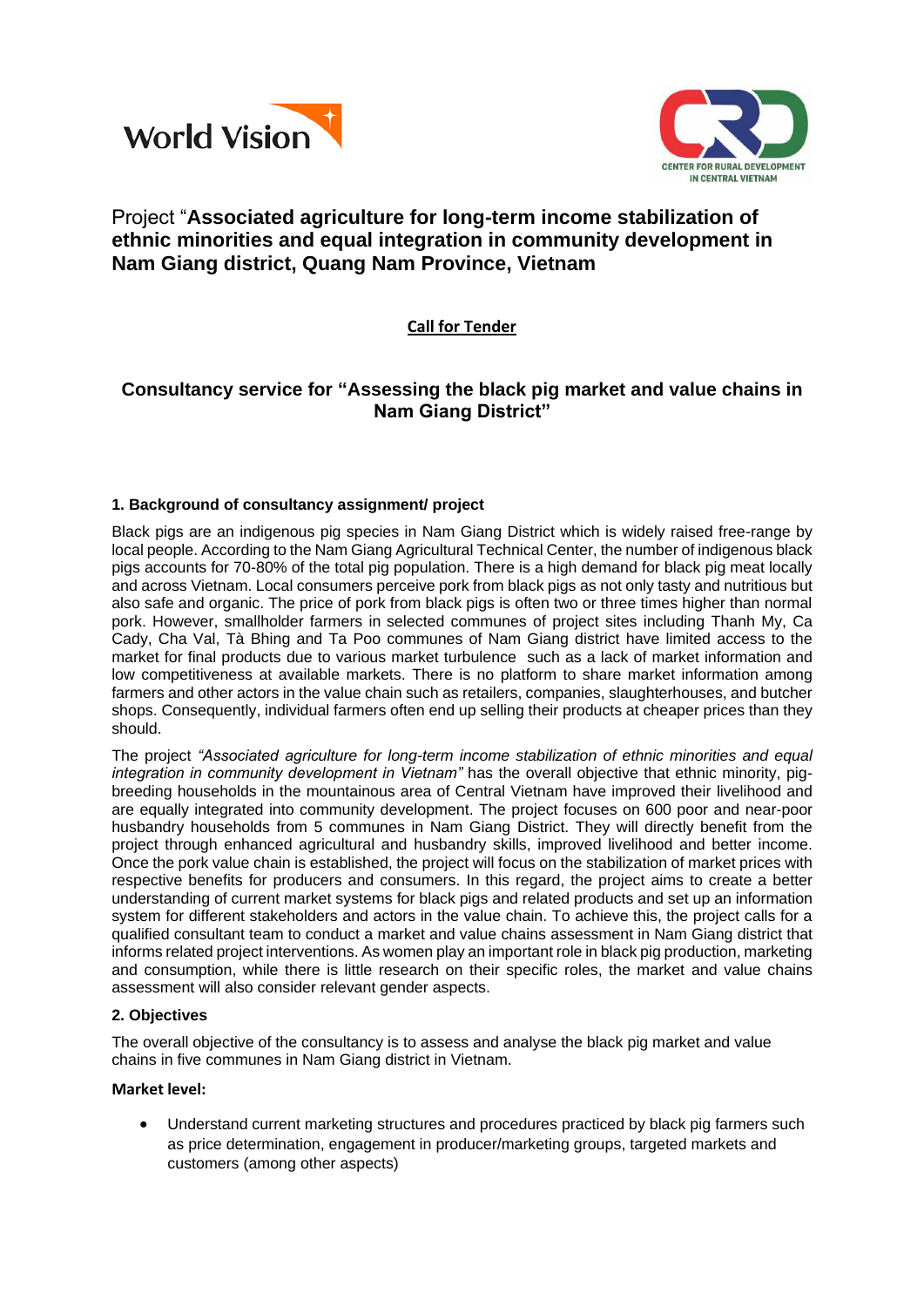- Analyse and understand current marketing information systems and how farmers can access them
- Identify the impact of turbulence such as animal disease, market price and need, and competition on the black pig business, and identify proactive measures and opportunities how the product could be sold during that time.

## **Value chain level:**

- Identify and map out key actors involved in the black pig value chains as well as analyse their linkages (horizontal and vertical, power structures), role and added value;
- Identify major constraints/gaps/ disadvantages in the value chain and opportunities/ advantages for strengthening market linkages between key value chain actors of black pig products.
- Identify the potential value chains including the existing and/ or new ones that black pig households sell their products

#### **Recommendations:**

 Provide specific feasible market recommendations/ interventions to innovate/ upgrade the sustainable and inclusive value chains of black pig product, with the goal of supporting black pig farmers to improve their performance in the marketplace

#### **3. Key contents of the consultancy**

The consultancy contains a comprehensive review and analysis of the black pig market and value chains in Nam Giang district and is expected to look at the below aspects:

#### Markets:

- Markets issues (in both off and online market) and competitiveness
	- o Current market demand, potential market and market trend
	- o Conventional/current marketing procedures
	- $\circ$  Market's requirement (e.g. type of products, quality, timing, price, package, delivery methods, etc.).
	- $\circ$  The position and performance of black pig (constraints and opportunities) at project target communes in particular, in the overall black pig value chain, analyse the competitors and competition opportunity.
	- o Marketing/Market information system

## Value Chain:

Descriptions and analysis of the following dimensions:

- Sector overview and value chain mapping: overview black pig sector in Nam Giang district, mapping all key actors and players (including input/services suppliers to final buyers), the vertical and horizon linkages among value chain actors, and characteristics of value chain actors
- Analyse economic issues including money flows, the costs, benefits, profit margin and their distribution among major actors, the dynamics of production/processing and created values.
- The situation of input supply services, current techniques, facilities, technology being used in production/ processing black pig products.
- Support service provisions for both value chains, including extension services, transportation, marketing, micro finance etc.

Policy environment:

 Current development policies: Identify and analyse private sector/government policies and regulations that relate to and affect the production/ processing, marketing and competitiveness of black pig products

#### Recommendations:

 Based on the results of value chain analysis, identify strategic interventions and strategies for related stakeholders (black pig farmers, cooperatives, local authorities, project staff) to overcome constraints and to make the best use of opportunities to improve the value of products and enhance their competitiveness.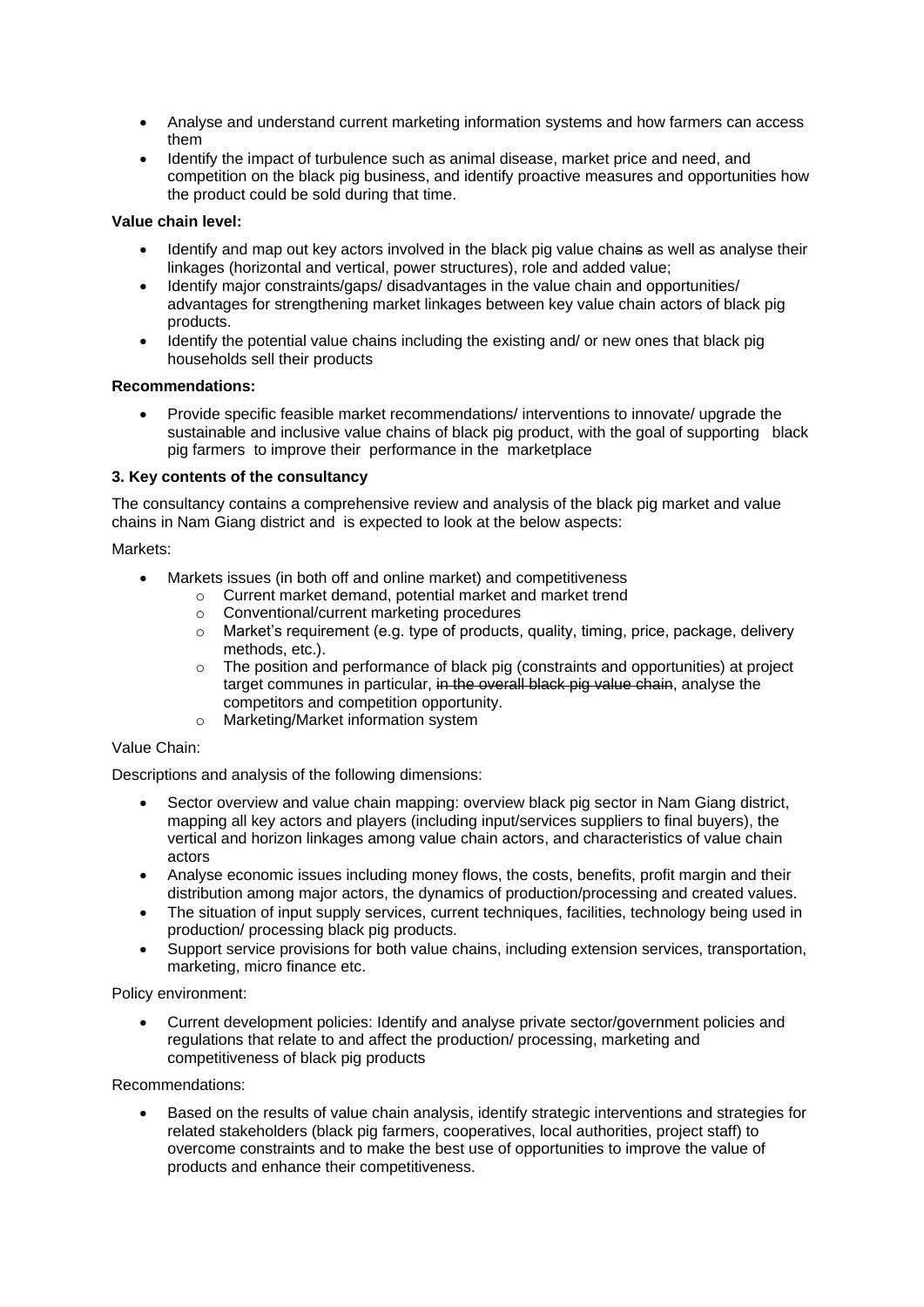Other general recommendations and related information on the black pig market and value chain to improve the sector's performance towards inclusive, sustainable, and pro-poor development.

*Additional contents may be added in consultation between CRD, WV and the consultant*

### **4. Scope of the study**

The study should focus on the following geographical areas:

The study will focus on the black pig market and value chain in Nam Giang district, Quang Nam province as well as the related main value chain actors and markets in other provinces and cities such as Da Nang and Quang Nam.

The consultant team is expected to carry out the following work:

- o *Desk review:* Analysis/review of existing and relevant documents on black pig markets and value chain. This desk review will identify data gaps and inform the scope of the fieldwork.
- $\circ$  Design a methodology for the consultancy including: Methods, sampling strategy, data collection tools, detailed fieldwork plan, analysis plan, and quality control plan.
- $\circ$  Conduct the study including training of enumerators and primary data collection in the field with support from the project team (WV and CRD), data processing and analysis
- o Collaborate with BMZ project partners to validate information and data from other similar researches for the final version of the study report.
- o Produce a comprehensive report on "Assessing the black pig market and value chains in Nam Giang District in Vietnam" in English with a summary in Vietnamese

The following table entails key activities for carrying out black pig market and value chain study:

| # | <b>Proposed activities</b>                                                           | No of working day(s)<br>for whole team |
|---|--------------------------------------------------------------------------------------|----------------------------------------|
|   | Develop a detailed research methodology and work plan<br>(Inception report)          | 4                                      |
| 2 | Fieldwork preparation                                                                | 2                                      |
| 3 | Conduct fieldwork                                                                    | 15                                     |
| 4 | Data organizing, processing and analyzing.                                           | $\overline{7}$                         |
| 5 | Presentation on preliminary findings for BMZ project staff and<br>partners           | 2                                      |
| 6 | A draft report in English                                                            | 6                                      |
| 7 | Finalize report and submit to BMZ project in English (with<br>summary in Vietnamese) | 4                                      |
|   | <b>TOTAL</b>                                                                         | 40                                     |

## **5. Method of study**

The study should employ a mixed-methods approach including a literature review and other qualitative and quantitative methods. The consultant will use the methodology and research tools that are best suited to the study objectives and local context. These will be fully developed and finalized in consultation with World Vision and CRD in the course of the inception report process. Some of the recommended approaches and tools include:

- o Value chain analysis tools (including Value chain mapping, Power Analysis)
- o Survey and interviews with key actors
- o Focus Group Discussion (FGD) with male and female groups separately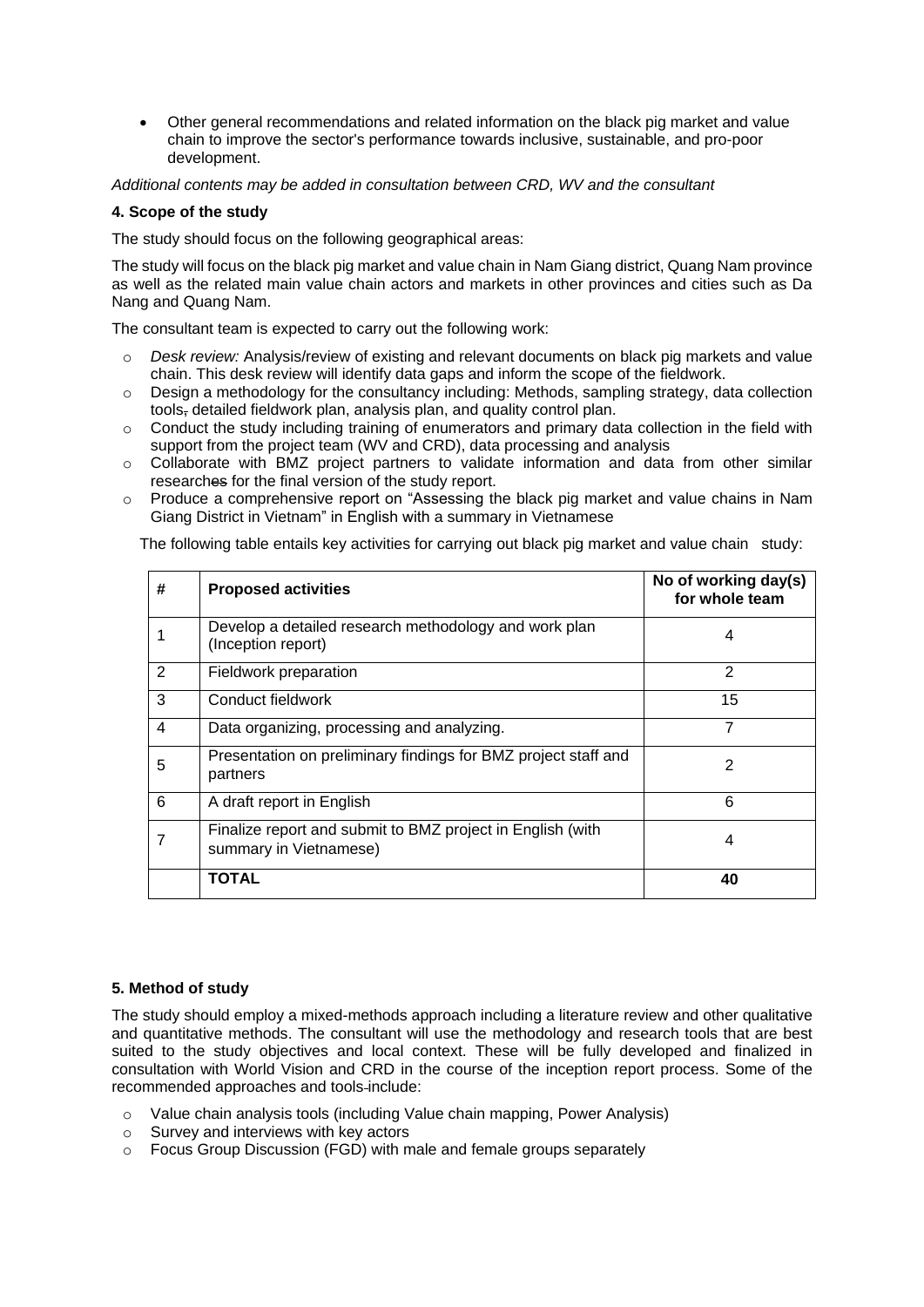The black pig market and value chain analysis process should be participatory, incorporating perspectives of different stakeholders, including but not limited to, input providers, small-scale black pig producers, collectors/middleman, processors, slaughterhouses, wholesalers, retailers, and consumers, staff of Department of Agriculture and Rural development ( DARD) at provincial and district level.

## **6. Deliverables**

The consultant is expected to provide the following deliverables:

- An *inception report* that outlines the methodology (including tools for data collection) and a timeline
- A *final report* in in English with summary in Vietnamese.
- All data collected as part of the consultancy (including data sets and related documents)

*Notes: All deliverables will be reviewed and require the approval from CRD and WV Vietnam*

## **7. Timeframe**

The consultancy comprises a timeframe of 45 days after signing of the consultancy contract. The consultancy is expected to start on 15th June. The proposed timeline for the consultancy and milestones is (all dates are preliminary):

- Inception reports including tools for data collection within 10 days since the contract signing date.
- Field survey is expected from 25th June 10th July 2020
- Draft report is expected by 25<sup>th</sup> July 2020
- A final report in consultation with BMZ project manager, and BMZ project team (WVI and  $CRD$ ) by 10<sup>th</sup> August 2020

The consultant team should be available and able to stick to the proposed timeline.

## **8. Requirement for consultant team**

The consultants should have:

- At least Master's degrees in one of the following majors: agriculture economics/development economics, agribusiness and rural economies
- Knowledge and understanding of inclusive and sustainable value chain development, social issues in rural in Central Vietnam generally and Quang Nam province particularly
- Strong skills and proven experience in conducting value chain analysis, agricultural sector assessments and surveys, strongly familiar with the livestock market and value chain in mountainous areas of Vietnam
- Good experience and skills in working with ethnic minority people
- Strong analytical skills with both quantitative and qualitative, participatory methods.
- Strong coordination/organization/networking skills and experience in working in team
- Excellent English and Vietnamese writing skills.

## **9. Proposal submission**

The Proposal should be specified in terms of:

- Introduction of the Consultants' profile and related experience (CVs);
- Technical proposal including: suggestions for a preliminary survey methodology: proposed methods, sampling strategy, data collection and analysis process etc. Preliminary consultancy work plan (include field survey and quality control plan), team structure).
- Financial proposal that specifies the number of working days required and consultancy rate (in VND and USD) and breakdowns of major costs components
- A work sample of a market assessment or value chain analysis report for development projects.